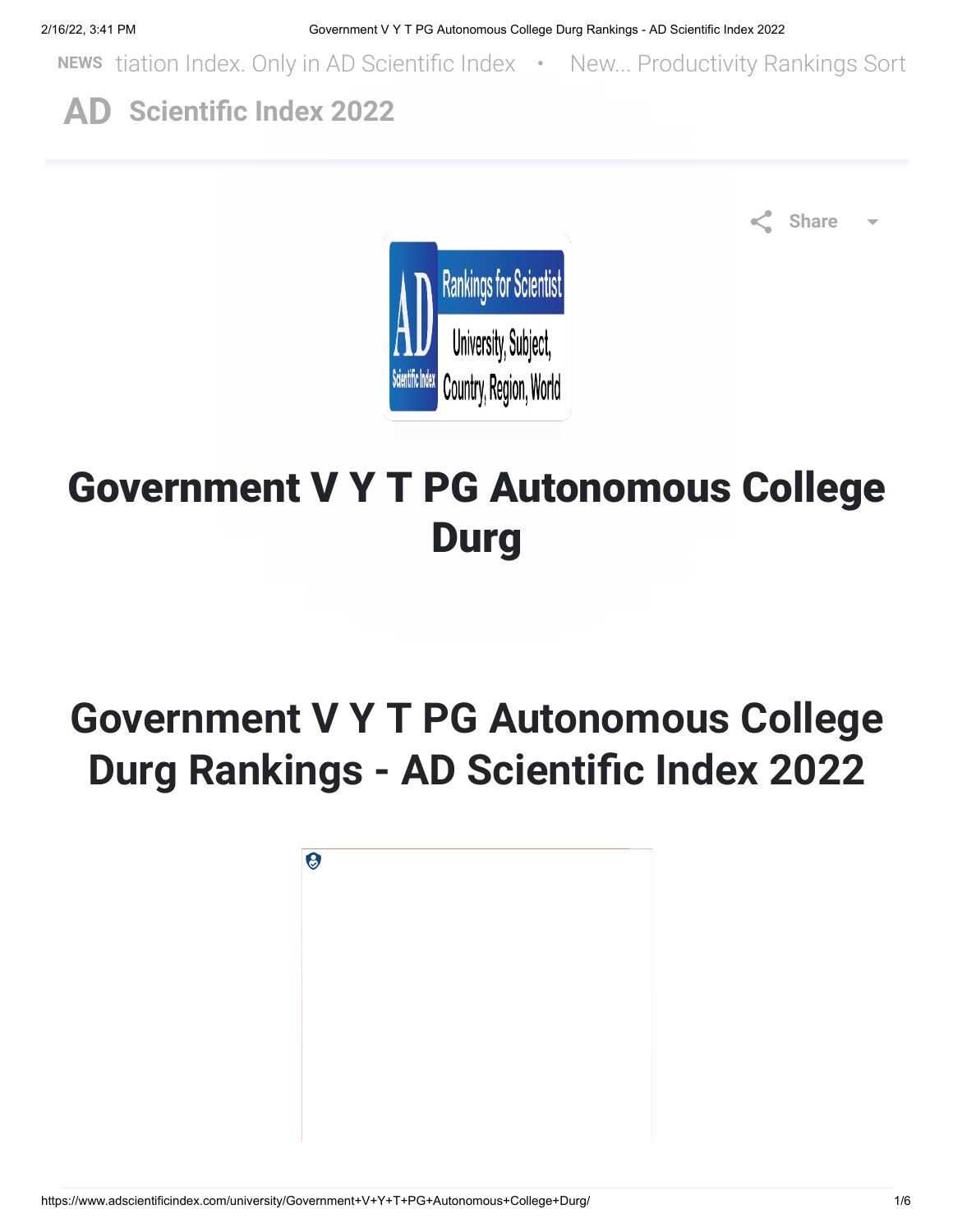|                                            | <b>ED UNIVERSITY DETAILS</b>                       |
|--------------------------------------------|----------------------------------------------------|
|                                            | <b>Other Names</b>                                 |
| $\mathbf D$                                | <b>Region</b><br>Asia                              |
| $\bullet$                                  | <b>Country</b><br>India                            |
| $\mathbf{N}$                               | <b>City</b>                                        |
| 221                                        | <b>City Population</b><br>$\overline{\phantom{a}}$ |
| $\Box$                                     | <b>Founded</b><br>1958                             |
| IE.                                        | <b>Sources of Funding</b><br>Public                |
| $\P\left(\frac{\epsilon}{\epsilon}\right)$ | <b>Motto</b>                                       |
| $\hat{\mathbf{t}}$                         | <b>Web Site</b><br>$\overline{\phantom{a}}$        |
|                                            |                                                    |

| Ranking<br><b>According to</b> | $#$ in 14439 universities<br>in World | $#$ in 6655 universities<br>in Asia | # in 2117 universities<br>in India |
|--------------------------------|---------------------------------------|-------------------------------------|------------------------------------|
| <b>Total H index</b>           | 7959                                  | 3426                                | 1008                               |
| Last 5 years H<br>index        | 4761                                  | 2014                                | 641                                |
| Total i10 index                | 6586                                  | 2803                                | 926                                |
| Last 5 years i10<br>index      | 5434                                  | 2335                                | 750                                |
| <b>Citiations</b>              | 4705                                  | 1805                                | 572                                |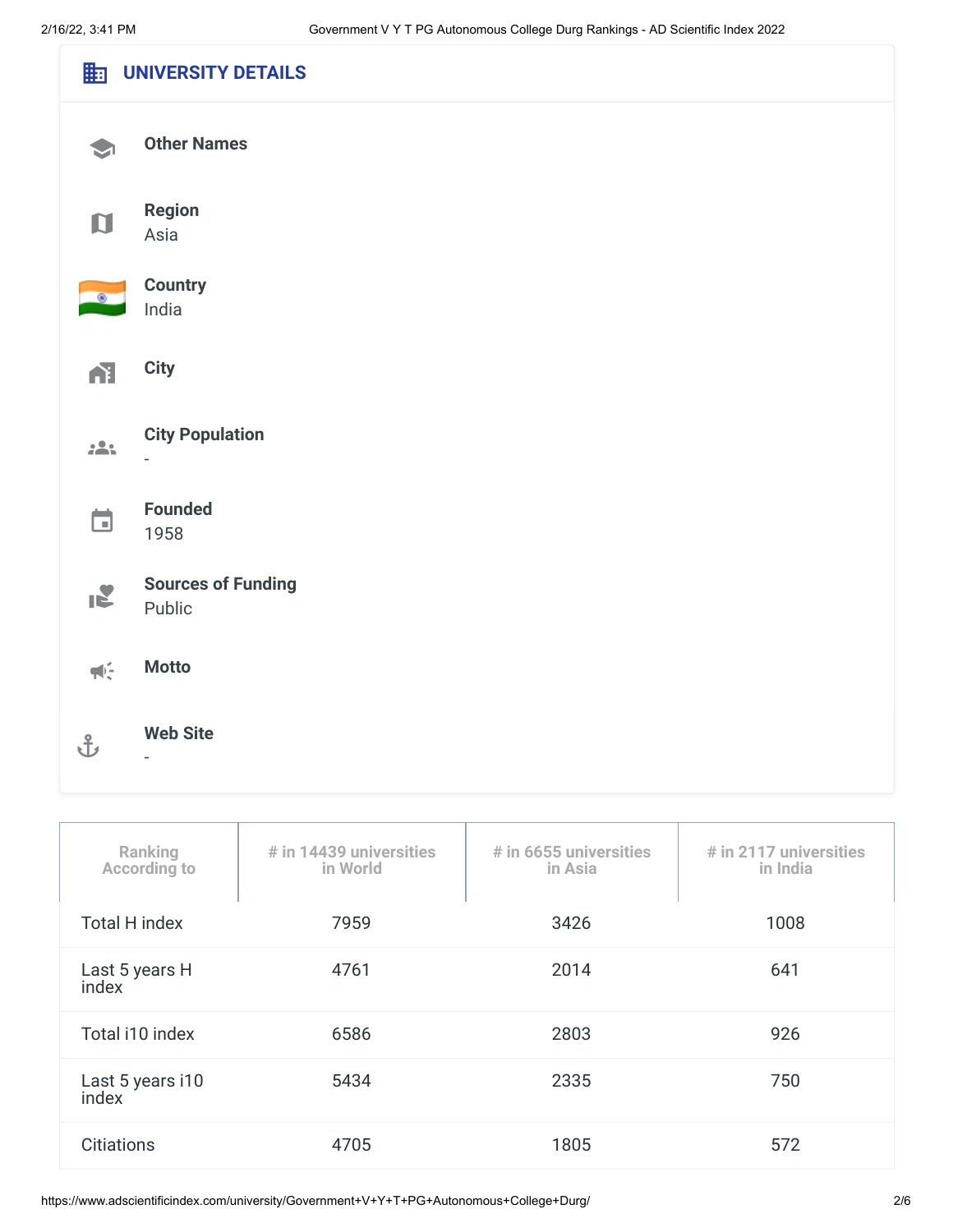| 2/16/22, 3:41 PM |  |
|------------------|--|
|                  |  |

Government V Y T PG Autonomous College Durg Rankings - AD Scientific Index 2022

| Ranking<br><b>According to</b>                                                                 | # in 14439 universities<br>in World |                                                      |                                         | # in 6655 universities<br>in Asia                                  |                                                             |                                         |                |                                 | # in 2117 universities<br>in India  |                                                     |                                      |                         |                                                                 |                |
|------------------------------------------------------------------------------------------------|-------------------------------------|------------------------------------------------------|-----------------------------------------|--------------------------------------------------------------------|-------------------------------------------------------------|-----------------------------------------|----------------|---------------------------------|-------------------------------------|-----------------------------------------------------|--------------------------------------|-------------------------|-----------------------------------------------------------------|----------------|
| Last 5 years<br>Citiations                                                                     | 3631                                |                                                      |                                         | 1387                                                               |                                                             |                                         |                | 389                             |                                     |                                                     |                                      |                         |                                                                 |                |
|                                                                                                |                                     |                                                      |                                         |                                                                    |                                                             |                                         |                |                                 |                                     |                                                     |                                      |                         |                                                                 |                |
| <b>Number of scientists in</b><br><b>Government V Y T PG</b><br><b>Autonomous College Durg</b> |                                     | scientists<br>$\overline{\sigma}$<br>number<br>Total | orestry<br>LĽ.<br>öð<br>griculture<br>⋖ | Architecture<br>and<br>ugis:<br>$\ddot{\omega}$<br>Ó<br>.rts,<br>⋖ | Management<br>öð<br>$\omega$<br>$\ddot{8}$<br><b>Busine</b> | Econometrics<br><b>o</b> ð<br>Economics | Education      | Technology<br>öð<br>Engineering | Theology<br>Philosophy,<br>History, | Studies<br>egal.<br>⊐<br>and<br>Me<br>ᆜ<br>WR.<br>⊐ | Sciences<br>Health<br>and<br>Medical | ences<br>Sci<br>Natural | ciences<br>$\overline{0}$<br>$\overline{\phantom{0}}$<br>Social | <b>Others</b>  |
| In Top 10,000                                                                                  |                                     | $\overline{0}$                                       | $\overline{0}$                          | $\overline{0}$                                                     | $\overline{0}$                                              | $\overline{0}$                          | $\overline{0}$ | $\overline{0}$                  | $\overline{0}$                      | $\overline{0}$                                      | $\overline{0}$                       | $\overline{0}$          | $\overline{0}$                                                  | $\overline{0}$ |
| In Top 100,000                                                                                 |                                     | $\overline{0}$                                       | $\overline{0}$                          | $\overline{0}$                                                     | $\overline{0}$                                              | $\overline{0}$                          | $\overline{0}$ | $\overline{0}$                  | $\overline{0}$                      | $\overline{0}$                                      | $\overline{0}$                       | $\overline{0}$          | $\overline{0}$                                                  | $\overline{0}$ |
| <b>Total Scientists in Index</b>                                                               |                                     | 5                                                    | $\overline{0}$                          | $\overline{0}$                                                     | $\overline{0}$                                              | $\mathbf 0$                             | $\mathbf 0$    | 1                               | $\overline{0}$                      | $\overline{0}$                                      | $\overline{0}$                       | 3                       | $\overline{0}$                                                  | 1              |

## **Person 10 Best Scientists in Government V Y T PG Autonomous College Durg World Rank**

#### [Ajaya Kumar Singh](https://www.adscientificindex.com/scientist.php?id=299197)

## #237172

#255631

[Natural Sciences / Chemical Sciences](https://www.adscientificindex.com/university/Government+V+Y+T+PG+Autonomous+College+Durg/)



Most Popular Article : Pendidikan karakter: Strategi membangun karakter bangsa berperadaban A Wibowo Pustaka Pelajar, 2...

## [Jagjeet Kaur Saluja](https://www.adscientificindex.com/scientist.php?id=334175)

[Engineering & Technology / Metallurgical & Materials Engineering](https://www.adscientificindex.com/university/Government+V+Y+T+PG+Autonomous+College+Durg/)



Most Popular Article : Poly‐Lactic Acid: production, applications, nanocomposites, and release studies M Jamshidian, EA ...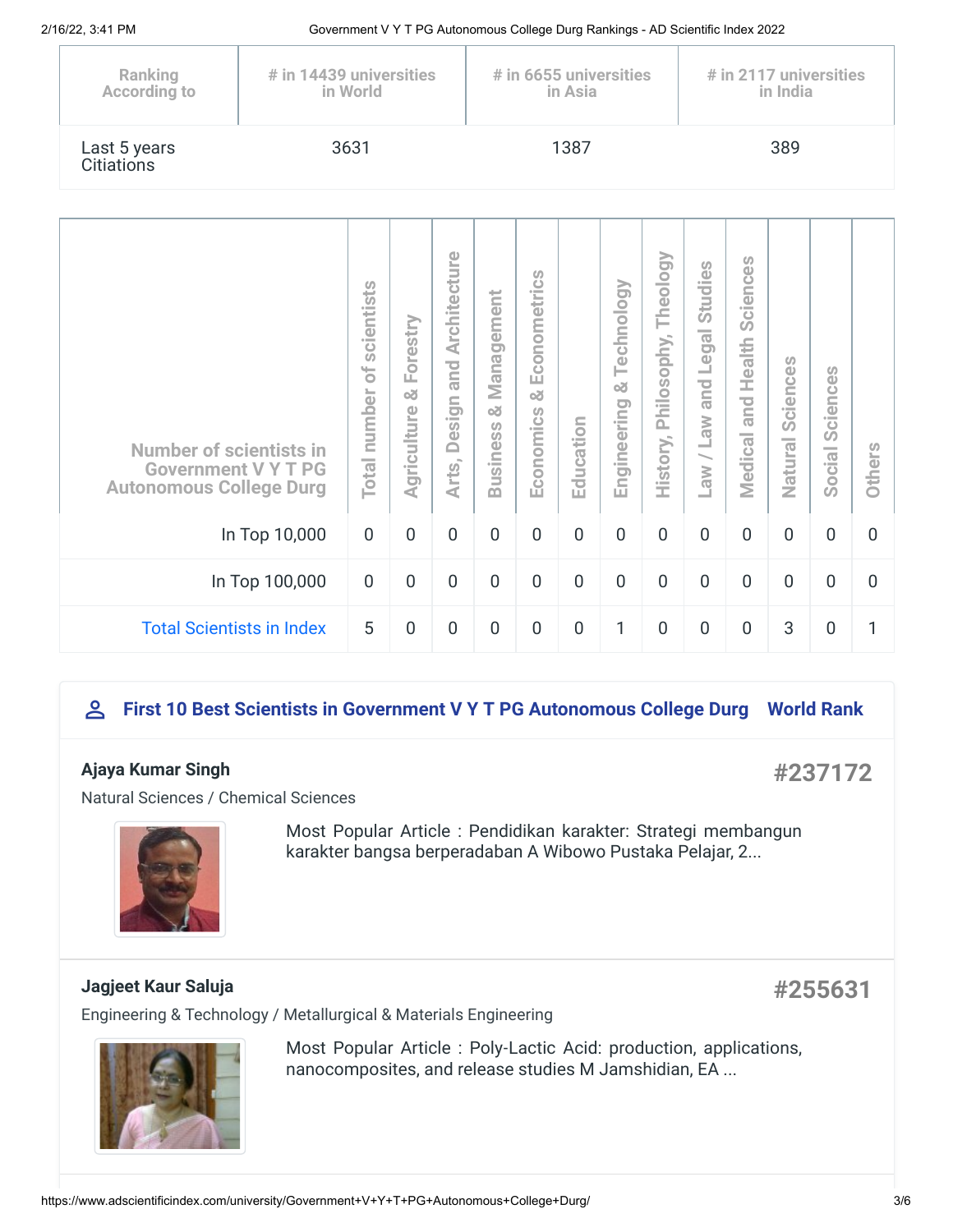Most Popular Article : Online/cyber counseling services in the COVID-19 outbreak: Are they really new? DDB Situmorang J...

#### [Abhishek Kumar Misra](https://www.adscientificindex.com/scientist.php?id=301129)

[Natural Sciences / Physics](https://www.adscientificindex.com/university/Government+V+Y+T+PG+Autonomous+College+Durg/)



### [Rakesh Tiwari](https://www.adscientificindex.com/scientist.php?id=2004339)

[Asstt. Mathematics](https://www.adscientificindex.com/university/Government+V+Y+T+PG+Autonomous+College+Durg/)



Most Popular Article : Food prices and modern retail: The case of Delhi B Minten, T Reardon, R Sutradhar World Developm...

[Rama Shankar Singh](https://www.adscientificindex.com/scientist.php?id=2004344) [Natural Sciences / Physics](https://www.adscientificindex.com/university/Government+V+Y+T+PG+Autonomous+College+Durg/) #548584

#390196

#547271



Most Popular Article : Improving the Performance of the PNLMS Algorithm Using l1 Norm Regularization RL Das, M. Chakrabo...

# **IIII** UNIVERSITY STATS

Number of international students

Total number of academic staff 5

Number of international staff

Number of undergraduate degrees awarded

Number of masters's degrees awarded

Number of doctoral degrees awarded

Number of research only staff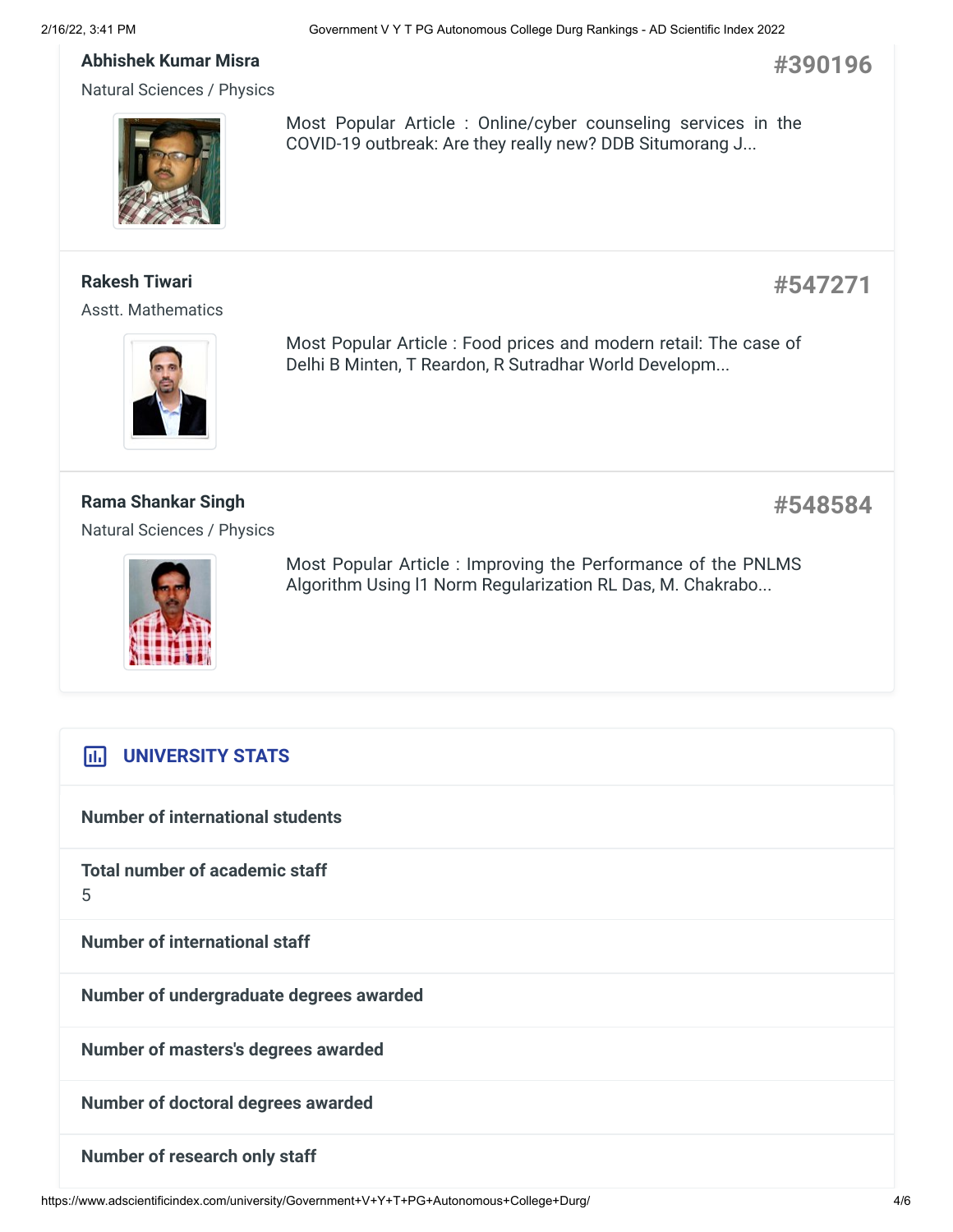| Number of new undergraduate students  |
|---------------------------------------|
| <b>Number of new masters students</b> |
| Number of new doctoral students       |
| <b>Accepttance ratio</b>              |
| <b>Tutition fees</b>                  |
| <b>Faculties</b>                      |

# People Also Search (#World Rank)





The only address that shows your general and branch ranking in the World, Region, Country and University. Your rankings will be published in a few days.



# AD [Scientific Index 2022](https://www.adscientificindex.com/)